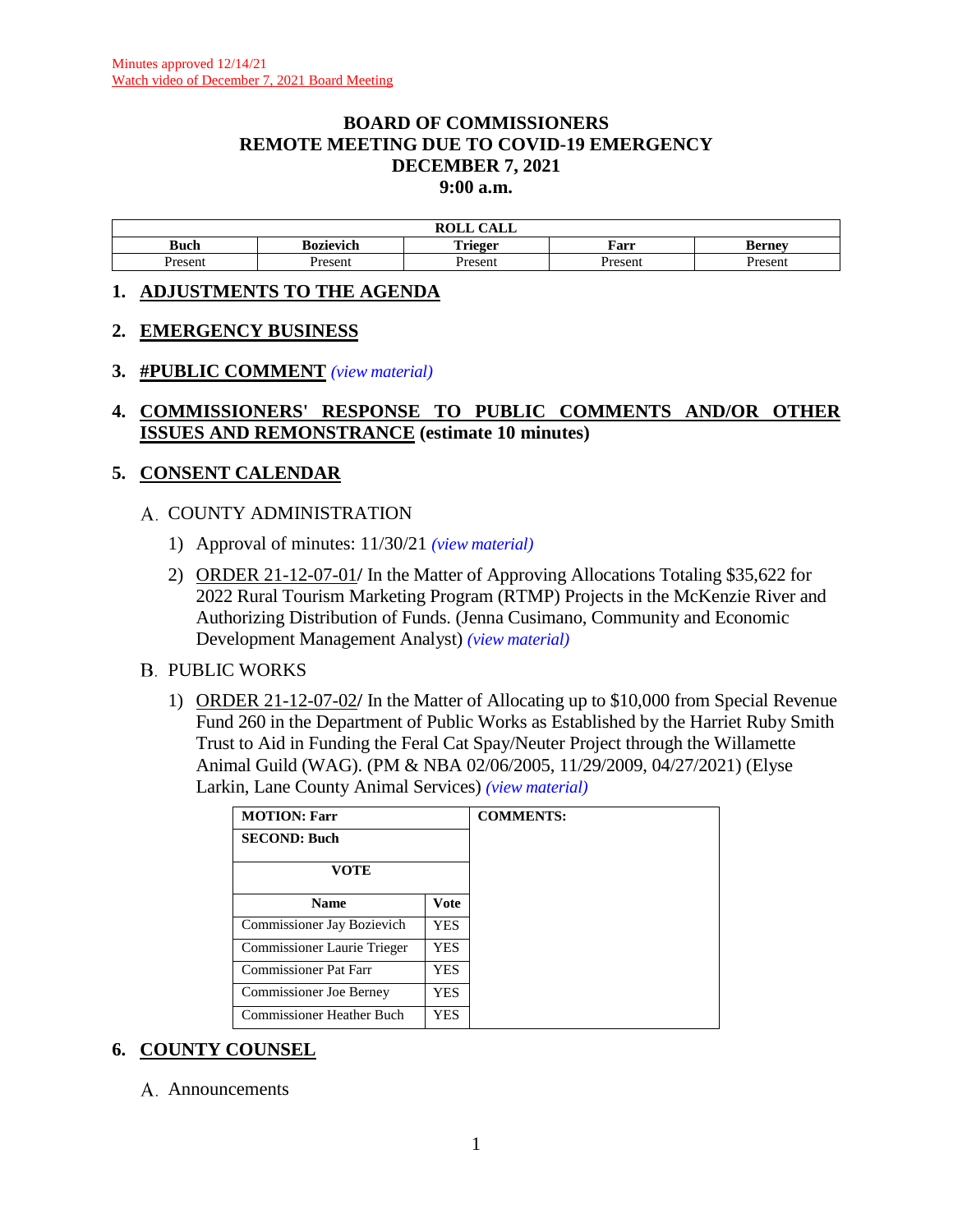# **7. COUNTY ADMINISTRATION**

- DISCUSSION/ In the Matter of Presenting the First Quarter FY 21-22 Financial Report. (Christine Moody, Budget & Financial Planning Manager) (estimate 15 minutes [5/10]) *(view [material\)](http://www.lanecountyor.gov/UserFiles/Servers/Server_3585797/File/Government/BCC/2021/2021_AGENDAS/120721agenda/T.7.A.pdf)*
- B. SECOND READING AND PUBLIC HEARING/ ORDINANCE 21-09/ In the Matter of Amending Chapter 8 of Lane Code to Extend the Term and Franchise Agreement with Comcast of Oregon II, for Operation of a Cable Communications System to December 30, 2022; Deleting and Replacing in Its Entirety Ordinance 20-04. (*PM 11/9/21)* (Christine Moody, Budget & Financial Planning Manager) (estimate 10 minutes [5/5]) **(10:00 a.m. Time Certain)** *(view [11/9/21 material\)](http://www.lanecountyor.gov/UserFiles/Servers/Server_3585797/File/Government/BCC/2021/2021_AGENDAS/110921agenda/T.7.A.pdf)*

| <b>MOTION: Farr</b>              |             |
|----------------------------------|-------------|
| <b>SECOND: Buch</b>              |             |
| VOTE                             |             |
| <b>Name</b>                      | <b>Vote</b> |
| Commissioner Jay Bozievich       | YES.        |
| Commissioner Laurie Trieger      | <b>YES</b>  |
| Commissioner Pat Farr            | YES         |
| <b>Commissioner Joe Berney</b>   | YES         |
| <b>Commissioner Heather Buch</b> | YES         |

A. Announcements

# **8. TECHNOLOGY SERVICES**

A. DISCUSSION/Telecommunications Update and Development of a Regional Vision. (Mike Finch, Director; Austin Ramirez, Community and Economic Development Manager; Mike Harman, Lane Radio System Manager; Alex Cuyler, Intergovernmental Relations Manager) (estimate 90 minutes [45/45]) *(view [material\)](http://www.lanecountyor.gov/UserFiles/Servers/Server_3585797/File/Government/BCC/2021/2021_AGENDAS/120721agenda/T.8.A.pdf)*

# **9. EXECUTIVE SESSION as per ORS 192.660**

(Remote Meeting)

### **10. OTHER BUSINESS**

#### **Recess**

*During the COVID-19 global pandemic, the Board of Commissioners will be hosting their board meeting via webinar. To watch the live stream of the meeting, click [here](https://lanecounty.org/cms/One.aspx?portalId=3585881&pageId=7842434) – no registration is required to watch the live webcast.*

#### **TUESDAY, DECEMBER 7, 2021 – REGULAR MEETING** (1:30 p.m.) (REMOTE MEETING)

# **11. PUBLIC WORKS**

A. DISCUSSION/ In the Matter of Presenting the Draft Climate Action Plan Phase 2: Community Greenhouse Gas Mitigation Action Plan. (PM & NBA 02/04/2020,